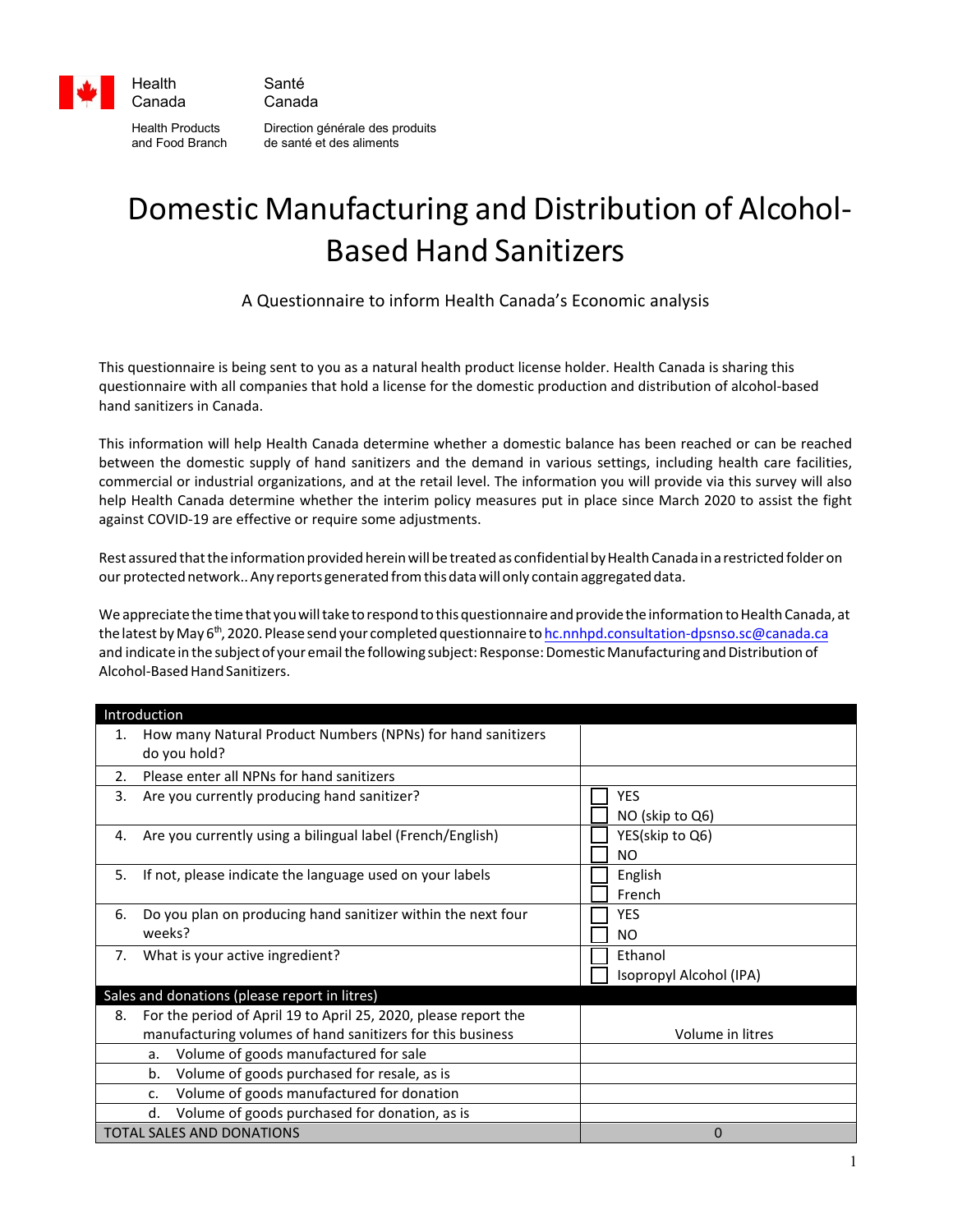| Inventories                                                                                                         |                  |                            |  |  |  |
|---------------------------------------------------------------------------------------------------------------------|------------------|----------------------------|--|--|--|
| Please report the total volume of inventories owned and intended<br>9.                                              |                  |                            |  |  |  |
| for distribution (including sale and donation).                                                                     | Volume           |                            |  |  |  |
| <b>Raw Materials</b><br>a.                                                                                          |                  |                            |  |  |  |
| Ethanol<br>i.                                                                                                       |                  | litres                     |  |  |  |
| <b>IPA</b><br>ii.                                                                                                   |                  | litres                     |  |  |  |
| <b>Bottles</b><br>iii.                                                                                              |                  | units                      |  |  |  |
| Labels<br>iv.                                                                                                       |                  | units                      |  |  |  |
| Denaturants<br>v.                                                                                                   |                  | litres                     |  |  |  |
| vi.<br>Rheology agents/viscosity agents                                                                             |                  | litres                     |  |  |  |
| Humectants (e.g., glycerine)<br>vii.                                                                                |                  | litres                     |  |  |  |
| viii.<br>Hydrogen peroxide                                                                                          |                  | litres                     |  |  |  |
| Goods and/or work in process<br>b.                                                                                  | units            |                            |  |  |  |
| Finished goods manufactured<br>c.                                                                                   |                  |                            |  |  |  |
| Goods purchased for resale, as is<br>d.                                                                             |                  |                            |  |  |  |
| Unfilled orders (please report in litres)                                                                           |                  | units                      |  |  |  |
| 10. Please report the volume of unfilled orders as of April 25, 2020.                                               |                  |                            |  |  |  |
| <b>Production Capacity</b>                                                                                          |                  |                            |  |  |  |
| Production capacity is defined as the maximum level of production that this plant could reasonably expect to attain |                  |                            |  |  |  |
| under realistic labour and operating conditions, fully utilizing the machinery and equipment in place.              |                  |                            |  |  |  |
| 11. Under normal business conditions, what was the highest volume of                                                |                  |                            |  |  |  |
| hand sanitizer production capacity of this plant for a given week                                                   |                  |                            |  |  |  |
| within the last six months?                                                                                         |                  |                            |  |  |  |
| 12. For the period of April 19 to April 25, 2020, this plant has been                                               |                  |                            |  |  |  |
| operating at what percentage of its production capacity?                                                            |                  |                            |  |  |  |
| 13. If this plant has been operating at less than its production capacity during the period covered, what are the   |                  |                            |  |  |  |
| reasons? (please check all that apply)                                                                              |                  |                            |  |  |  |
| Insufficient labour                                                                                                 |                  | <b>Storage limitations</b> |  |  |  |
| Sufficient inventory                                                                                                |                  | <b>Equipment failure</b>   |  |  |  |
| <b>Financial constraints</b>                                                                                        |                  | <b>Quality Issues</b>      |  |  |  |
| Temporary plant shutdown                                                                                            |                  | Insufficient orders        |  |  |  |
| Lack of materials or supplies (specify shortage by volume)<br>Volume                                                |                  |                            |  |  |  |
| Ethanol<br>a.                                                                                                       |                  | litres                     |  |  |  |
| <b>IPA</b><br>b.                                                                                                    |                  | units                      |  |  |  |
| <b>Bottles</b><br>c.                                                                                                |                  | units                      |  |  |  |
| d.<br>Labels                                                                                                        |                  | litres                     |  |  |  |
| Denaturants<br>e.                                                                                                   |                  | litres                     |  |  |  |
| f.<br>Rheology agents/viscosity agents                                                                              |                  | litres                     |  |  |  |
| Humectants (e.g., glycerine)<br>g.                                                                                  |                  | litres                     |  |  |  |
| Hydrogen peroxide<br>h.                                                                                             |                  | litres                     |  |  |  |
| Imports/Exports                                                                                                     |                  |                            |  |  |  |
| 14. Did this business import hand sanitizers for the period of April                                                |                  | YES                        |  |  |  |
| 19 to April 25, 2020?                                                                                               | NO (skip to Q16) |                            |  |  |  |
| 15. What was the quantity, in litres, of imported hand sanitizers?                                                  |                  |                            |  |  |  |
| 16. Did this business export hand sanitizers for the period of April<br><b>YES</b>                                  |                  |                            |  |  |  |
| 19 to April 25, 2020                                                                                                | NO (skip to Q18) |                            |  |  |  |
| 17. What was the quantity, in litres, of exported hand sanitizers?                                                  |                  |                            |  |  |  |
| Manufacturing                                                                                                       |                  |                            |  |  |  |
| 18. Do you produce your own ethanol for hand sanitizers                                                             | YES              |                            |  |  |  |
|                                                                                                                     |                  | <b>NO</b>                  |  |  |  |